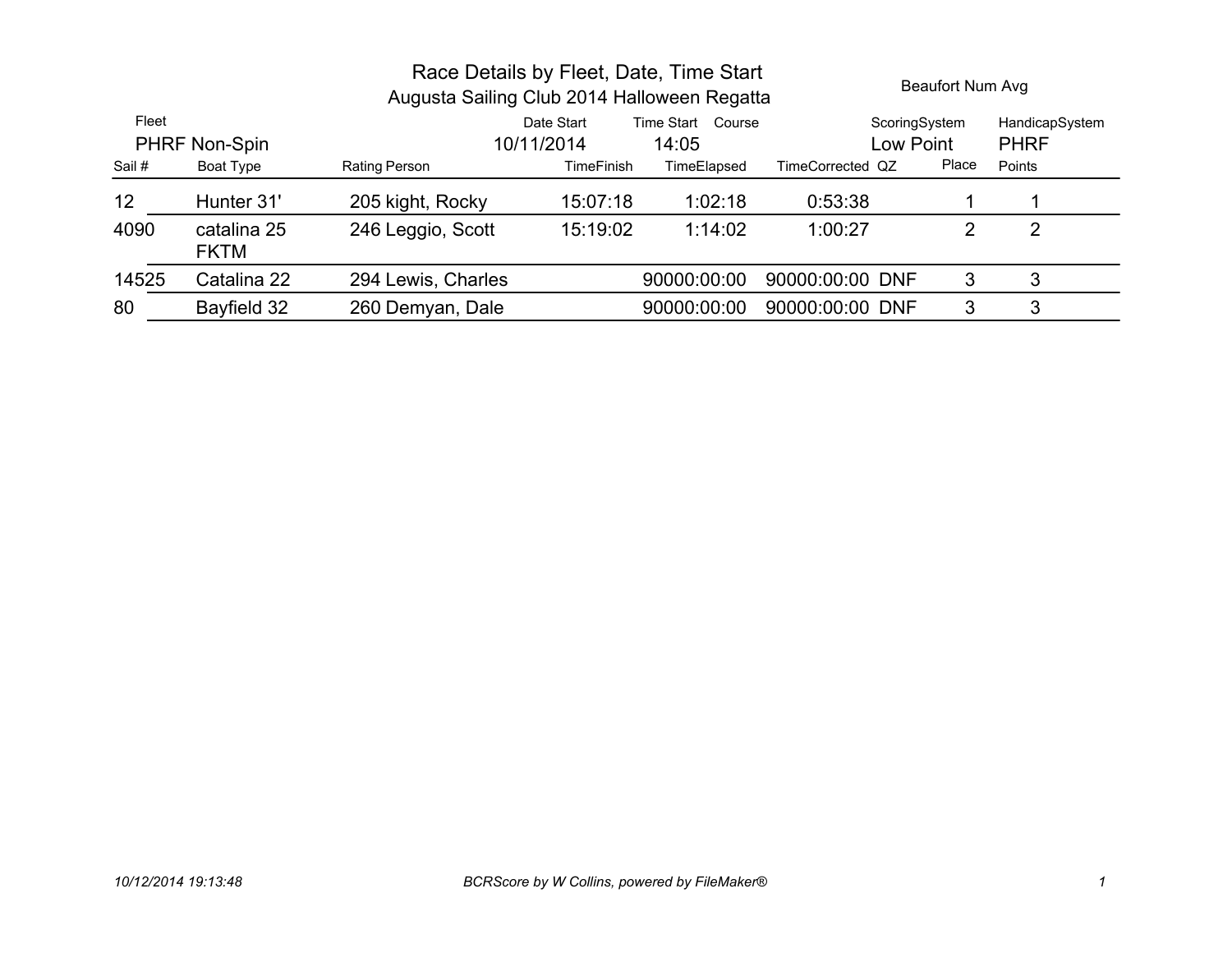|                        |                            | Race Details by Fleet, Date, Time Start<br>Augusta Sailing Club 2014 Halloween Regatta |                          | Beaufort Num Avg           |                  |                           |                               |
|------------------------|----------------------------|----------------------------------------------------------------------------------------|--------------------------|----------------------------|------------------|---------------------------|-------------------------------|
| Fleet<br>PHRF Non-Spin |                            |                                                                                        | Date Start<br>10/11/2014 | Time Start Course<br>15:41 |                  | ScoringSystem<br>ow Point | HandicapSystem<br><b>PHRF</b> |
| Sail#                  | Boat Type                  | Rating Person                                                                          | <b>TimeFinish</b>        | TimeElapsed                | TimeCorrected QZ | Place                     | Points                        |
| 12                     | Hunter 31'                 | 205 kight, Rocky                                                                       | 16:21:55                 | 0:40:55                    | 0:35:14          |                           |                               |
| 4090                   | catalina 25<br><b>FKTM</b> | 246 Leggio, Scott                                                                      | 16:29:13                 | 0:48:13                    | 0:39:22          | 2                         | 2                             |
| 14525                  | Catalina 22                | 294 Lewis, Charles                                                                     | 16:34:00                 | 0:53:00                    | 0:40:49          | 3                         | 3                             |
| 80                     | Bayfield 32                | 260 Demyan, Dale                                                                       |                          | 90000:00:00                | 90000:00:00 DNS  | 5                         | 5                             |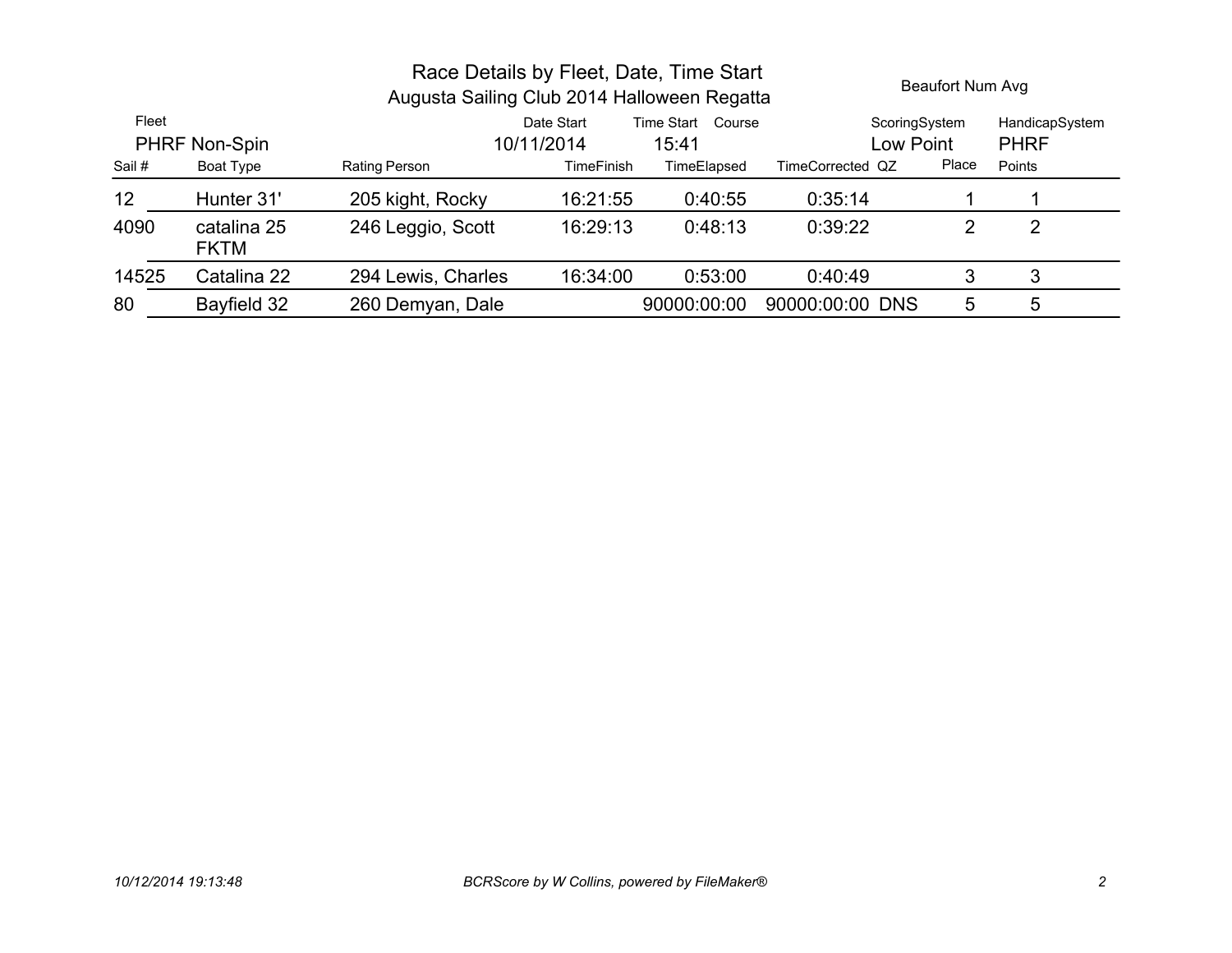|       | Race Details by Fleet, Date, Time Start<br>Augusta Sailing Club 2014 Halloween Regatta |                    |                          |                               |                  | Beaufort Num Avg |                               |  |
|-------|----------------------------------------------------------------------------------------|--------------------|--------------------------|-------------------------------|------------------|------------------|-------------------------------|--|
| Fleet | PHRF Non-Spin                                                                          |                    | Date Start<br>10/12/2014 | Time Start Course<br>10:36:36 | Low Point        | ScoringSystem    | HandicapSystem<br><b>PHRF</b> |  |
| Sail# | Boat Type                                                                              | Rating Person      | <b>TimeFinish</b>        | TimeElapsed                   | TimeCorrected QZ | Place            | Points                        |  |
| 4090  | catalina 25<br><b>FKTM</b>                                                             | 246 Leggio, Scott  | 11:04:57                 | 0:28:21                       | 0:23:09          |                  |                               |  |
| 12    | Hunter 31'                                                                             | 205 kight, Rocky   | 11:03:40                 | 0:27:04                       | 0:23:18          | 2                | 2                             |  |
| 14525 | Catalina 22                                                                            | 294 Lewis, Charles | 11:13:55                 | 0:37:19                       | 0:28:44          | 3                | 3                             |  |
| 80    | Bayfield 32                                                                            | 260 Demyan, Dale   |                          | 90000:00:00                   | 90000:00:00 DNS  | 5                | 5                             |  |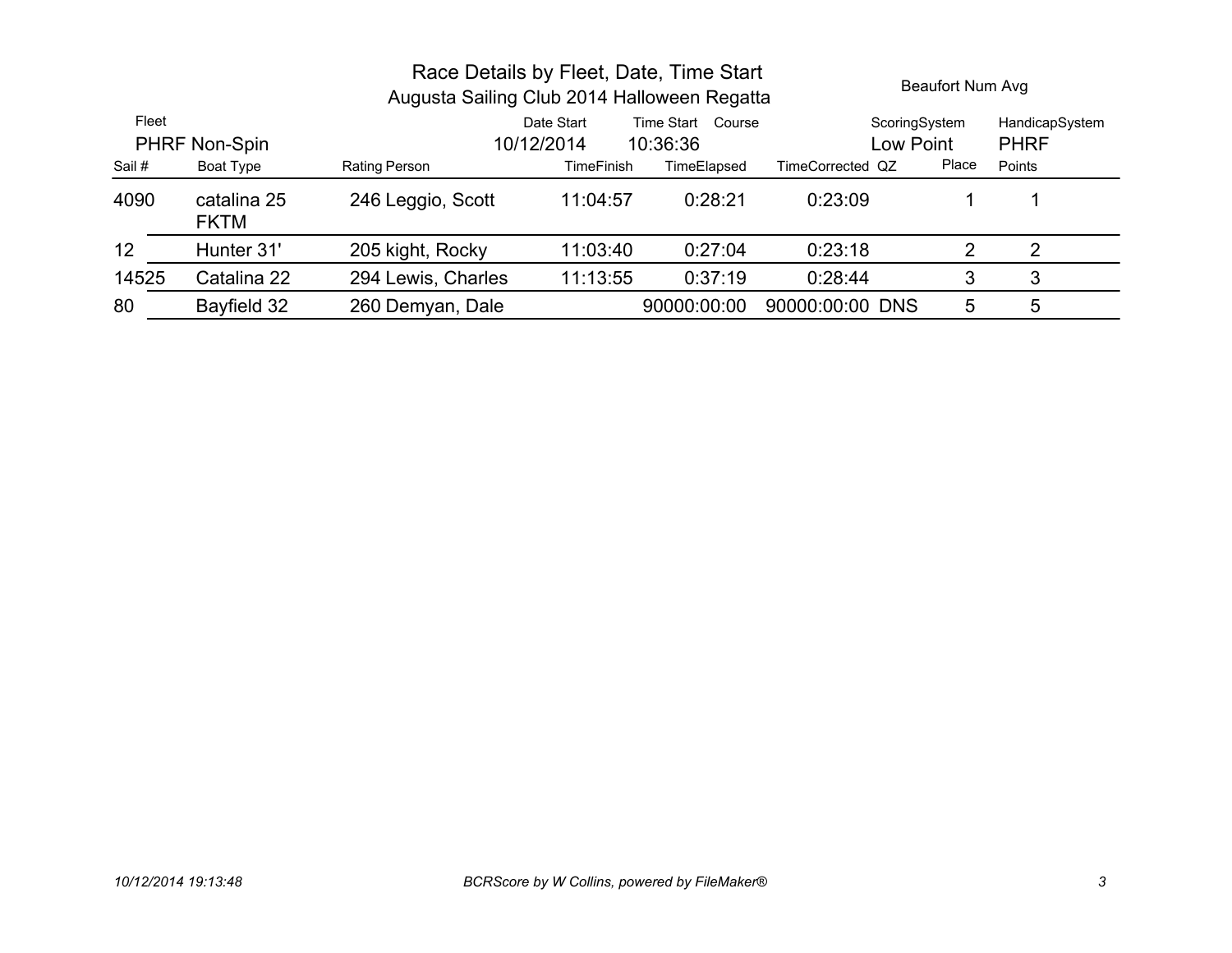|                        |                            | Race Details by Fleet, Date, Time Start<br>Augusta Sailing Club 2014 Halloween Regatta |                   |             |                           |                               | Beaufort Num Avg |  |
|------------------------|----------------------------|----------------------------------------------------------------------------------------|-------------------|-------------|---------------------------|-------------------------------|------------------|--|
| Fleet<br>PHRF Non-Spin |                            | Date Start<br>Time Start Course<br>10/12/2014<br>11:45:10                              |                   |             | ScoringSystem<br>ow Point | HandicapSystem<br><b>PHRF</b> |                  |  |
| Sail #                 | Boat Type                  | Rating Person                                                                          | <b>TimeFinish</b> | TimeElapsed | TimeCorrected QZ          | Place                         | Points           |  |
| 12                     | Hunter 31'                 | 205 kight, Rocky                                                                       | 12:28:40          | 0:43:30     | 0:37:27                   |                               |                  |  |
| 4090                   | catalina 25<br><b>FKTM</b> | 246 Leggio, Scott                                                                      | 12:38:50          | 0:53:40     | 0:43:49                   | 2                             | 2                |  |
| 14525                  | Catalina 22                | 294 Lewis, Charles                                                                     |                   | 90000:00:00 | 90000:00:00 DNF           | 3                             | 3                |  |
| 80                     | Bayfield 32                | 260 Demyan, Dale                                                                       |                   | 90000:00:00 | 90000:00:00 DNS           | 5                             | 5                |  |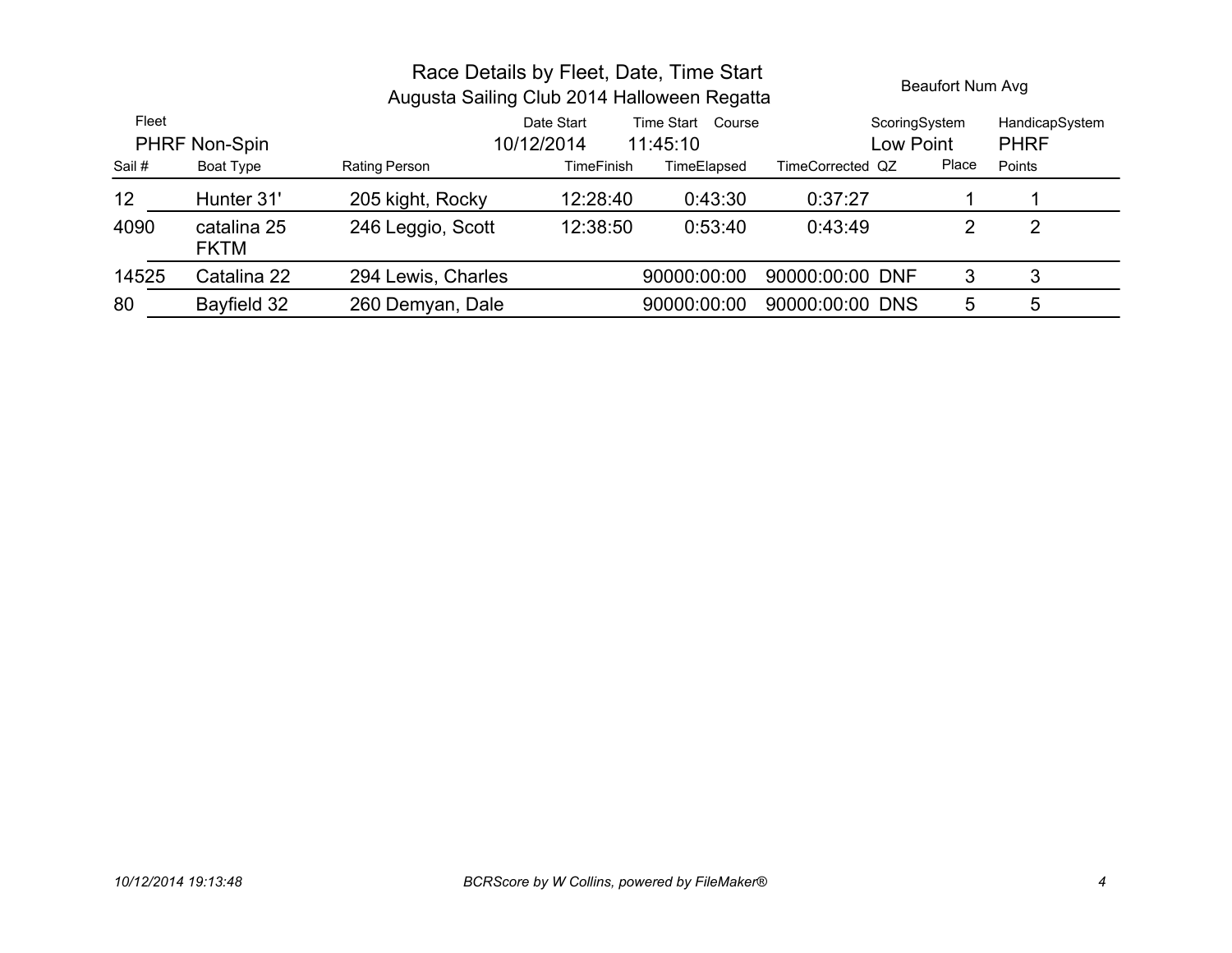|                                          |                        | Race Details by Fleet, Date, Time Start<br>Augusta Sailing Club 2014 Halloween Regatta |                   |             |                  |               | Beaufort Num Avg |  |
|------------------------------------------|------------------------|----------------------------------------------------------------------------------------|-------------------|-------------|------------------|---------------|------------------|--|
| Fleet<br>Date Start<br>Time Start Course |                        |                                                                                        |                   |             |                  | ScoringSystem | HandicapSystem   |  |
|                                          | <b>PHRF Spin</b>       |                                                                                        | 10/11/2014        | 14:05       |                  | Low Point     | <b>PHRF</b>      |  |
| Sail#                                    | Boat Type              | Rating Person                                                                          | <b>TimeFinish</b> | TimeElapsed | TimeCorrected QZ | Place         | Points           |  |
| 32988                                    | Catalina<br>Capri - 30 | 114 Claffey, Jim                                                                       | 14:55:24          | 0:50:24     | 0:49:20          |               |                  |  |
| 545                                      | J-Boat J22             | 182 White, Josh                                                                        | 15:02:41          | 0:57:41     | 0.51.13          | 2             | 2                |  |
| 4449                                     | J <sub>24</sub>        | 174 JOY, ED                                                                            | 15:03:17          | 0:58:17     | 0.52:20          | 3             | 3                |  |
| 173                                      | J Boats J 80           | 116 Bertram,<br><b>Bradley</b>                                                         | 15:06:01          | 1:01:01     | 0:59:33          | 4             | 4                |  |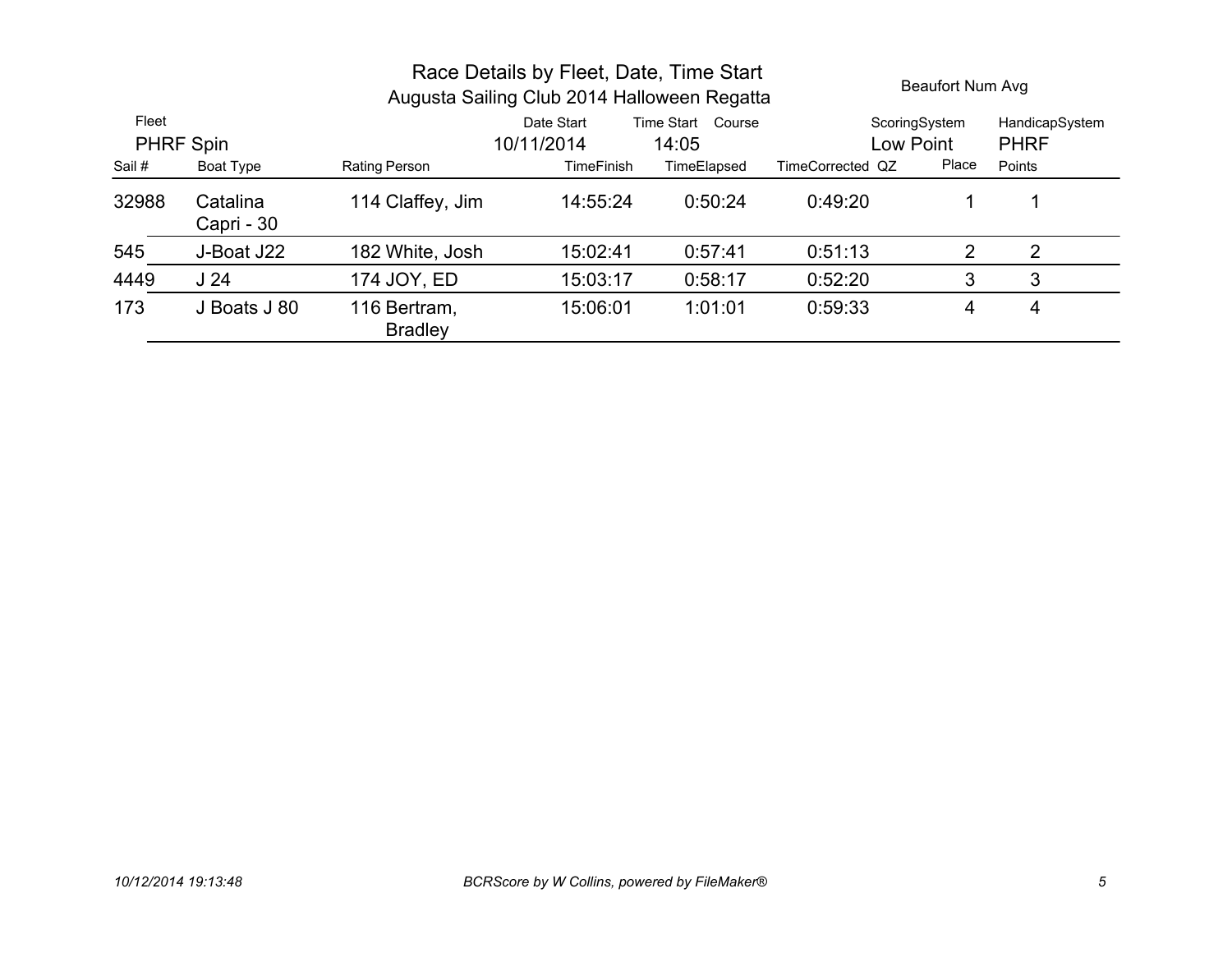|                                                    |                        | Race Details by Fleet, Date, Time Start<br>Augusta Sailing Club 2014 Halloween Regatta |                   |             |                  | <b>Beaufort Num Avg</b> |                |
|----------------------------------------------------|------------------------|----------------------------------------------------------------------------------------|-------------------|-------------|------------------|-------------------------|----------------|
| Fleet<br><b>Time Start</b><br>Date Start<br>Course |                        |                                                                                        |                   |             |                  | ScoringSystem           | HandicapSystem |
|                                                    | <b>PHRF Spin</b>       |                                                                                        | 10/11/2014        | 15:41       |                  | Low Point               | <b>PHRF</b>    |
| Sail#                                              | Boat Type              | Rating Person                                                                          | <b>TimeFinish</b> | TimeElapsed | TimeCorrected QZ | Place                   | Points         |
| 32988                                              | Catalina<br>Capri - 30 | 114 Claffey, Jim                                                                       | 16:13:10          | 0:32:10     | 0:31:29          |                         |                |
| 545                                                | J-Boat J22             | 182 White, Josh                                                                        | 16:18:37          | 0:37:37     | 0:33:24          | 2                       | 2              |
| 4449                                               | J <sub>24</sub>        | 174 JOY, ED                                                                            | 16:19:48          | 0:38:48     | 0:34:50          | 3                       | 3              |
| 173                                                | J Boats J 80           | 116 Bertram,<br><b>Bradley</b>                                                         | 16:17:25          | 0:36:25     | 0:35:33          | 4                       | 4              |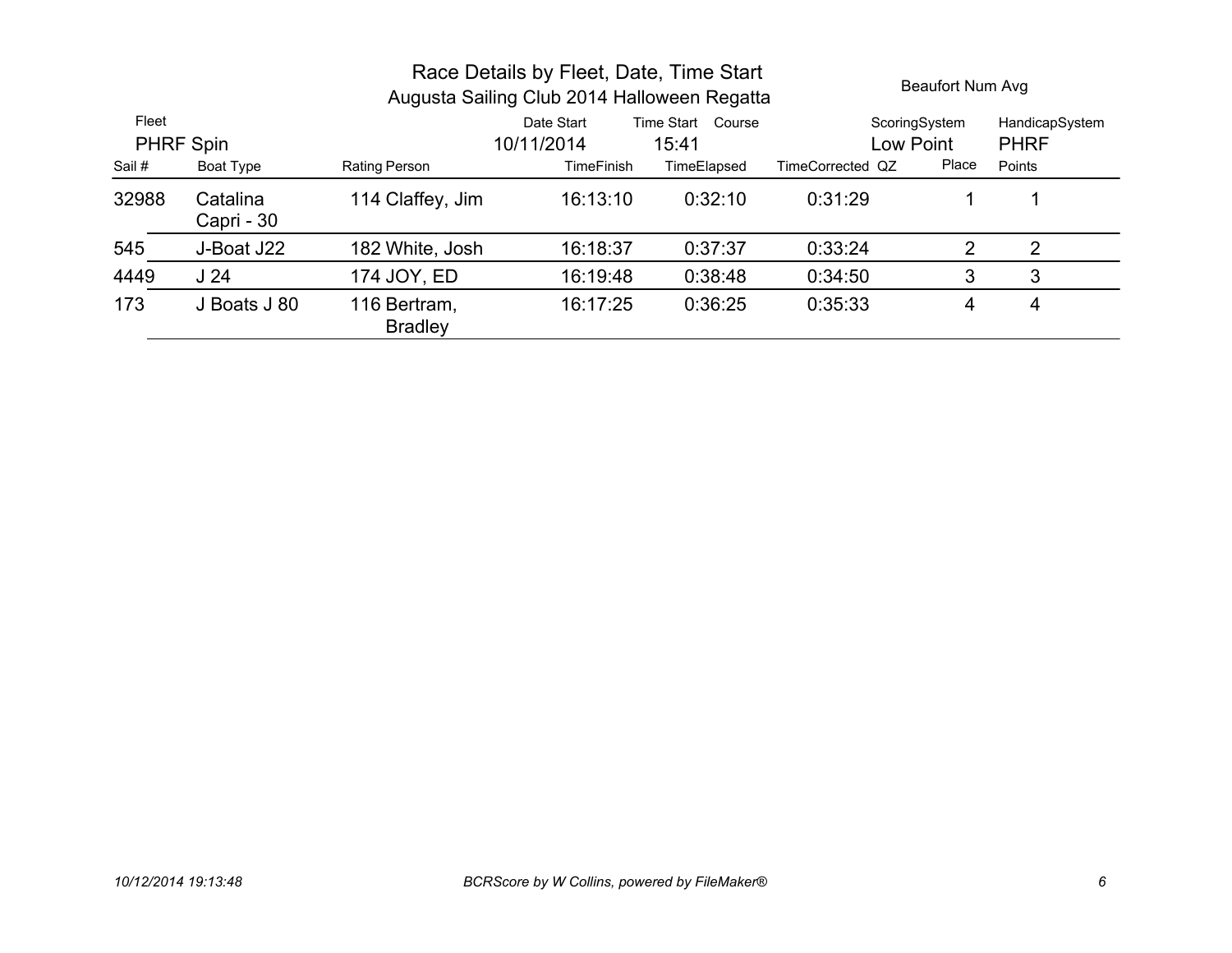| Race Details by Fleet, Date, Time Start<br>Augusta Sailing Club 2014 Halloween Regatta |                        |                                |                                                                     |             |                  | Beaufort Num Avg |                               |
|----------------------------------------------------------------------------------------|------------------------|--------------------------------|---------------------------------------------------------------------|-------------|------------------|------------------|-------------------------------|
| Fleet<br><b>PHRF Spin</b>                                                              |                        |                                | <b>Time Start</b><br>Course<br>Date Start<br>10/12/2014<br>10:36:36 |             | Low Point        | ScoringSystem    | HandicapSystem<br><b>PHRF</b> |
| Sail #                                                                                 | Boat Type              | <b>Rating Person</b>           | <b>TimeFinish</b>                                                   | TimeElapsed | TimeCorrected QZ | Place            | Points                        |
| 545                                                                                    | J-Boat J22             | 182 White, Josh                | 10:57:17                                                            | 0:20:41     | 0:18:22          |                  |                               |
| 173                                                                                    | J Boats J 80           | 116 Bertram,<br><b>Bradley</b> | 10:56:19                                                            | 0:19:43     | 0:19:15          | 2                | 2                             |
| 32988                                                                                  | Catalina<br>Capri - 30 | 114 Claffey, Jim               | 10:56:17                                                            | 0:19:41     | 0:19:16          | 3                | 3                             |
| 4449                                                                                   | J <sub>24</sub>        | 174 JOY, ED                    | 10:59:14                                                            | 0:22:38     | 0:20:19          | 4                | 4                             |